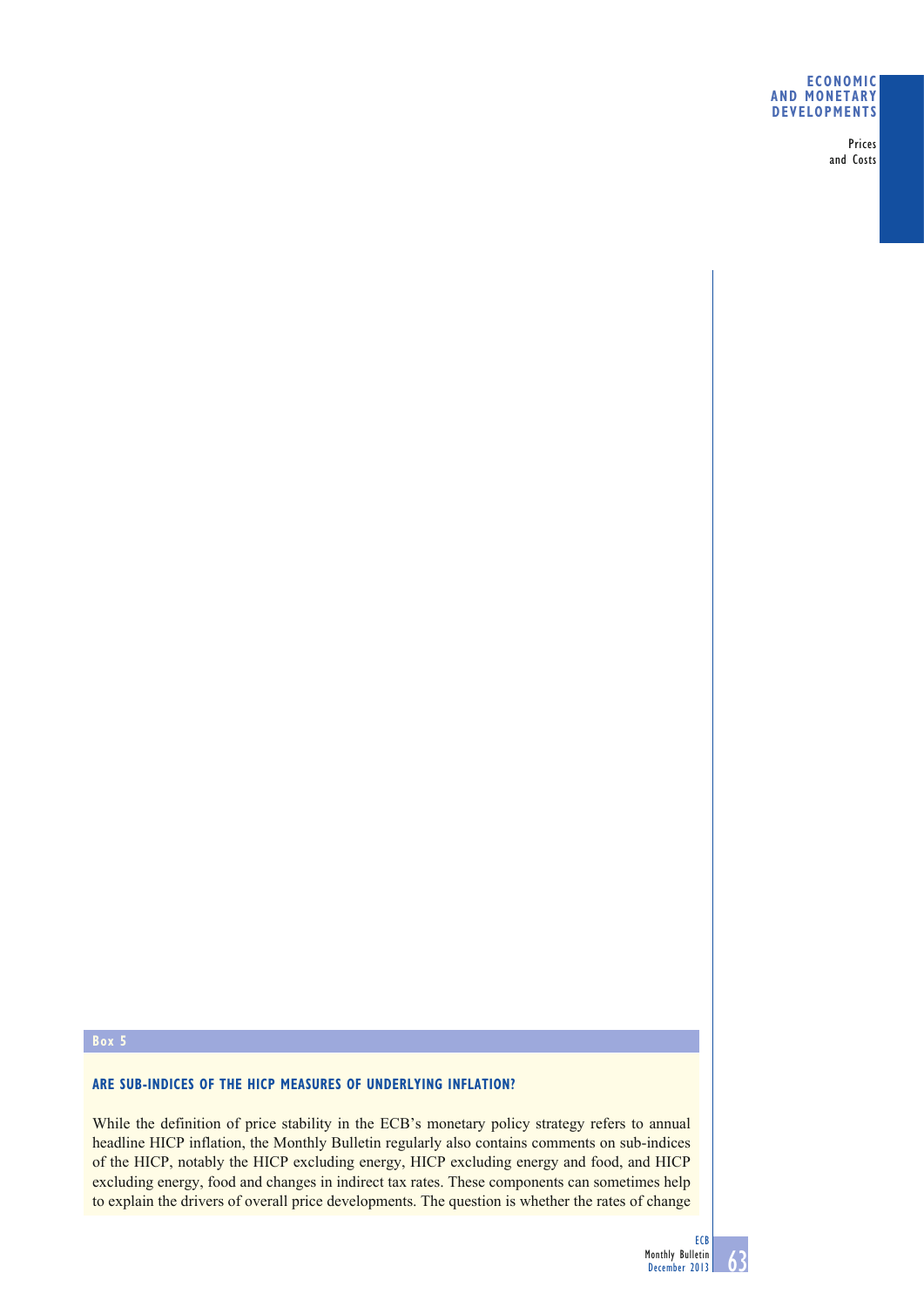in the sub-indices can be referred to as measures of underlying inflation. This box outlines the typical criteria for an underlying inflation measure and assesses the sub-indices of the HICP against those criteria.

### **The concept of underlying inflation**

Underlying or core inflation is a concept with no widely accepted definition.<sup>1</sup> In practice, it has been put forward that a measure of underlying inflation should separate the transitory from the more persistent components of inflation, since the latter are less noisy indicators of current and future inflation developments. This general requirement has been translated into a number of criteria, which relate to the ability to track inflation trends or to forecast headline inflation.2

Different underlying inflation measures have been proposed, including some based on the permanent exclusion of certain items from the overall consumer price index. It has been

observed that some measures often violate key underlying inflation criteria and that no single measure is the best according to all the criteria. Against this background, a popular practice has been to refer to different inflation measures to obtain a comprehensive picture of price developments.<sup>3</sup>

## **Assessing HICP sub-indices against criteria for underlying inflation**

The ability to track the headline inflation trend is the key criterion for a measure of underlying inflation. In this respect, the unbiasedness, coincidence, volatility and overall precision of the sub-indices may be taken into consideration.

Unbiasedness can be assessed by comparing long-term averages (see Table A).<sup>4</sup> Here the main finding is that, for the euro area, the



Sources: Eurostat and ECB calculations. Note: The HICP excluding changes in indirect tax rates is based on the measure of HICP at constant tax rates.

- 1 For a discussion on the usefulness of an underlying inflation measure see, for example, Wynne, M.A., "Core Inflation: A Review of Some Conceptual Issues", *Federal Reserve Bank of St. Louis Review*, May/June 2008.
- 2 For a discussion of evaluation criteria see, for example, Armour, J., "An Evaluation of Core Inflation Measures", *Working Papers*, No 10, Bank of Canada, 2006; Clark, T.E., "Comparing Measures of Core Inflation", *Economic Review*, Federal Reserve Bank of Kansas City, second quarter 2001; and Rich, R. and Steindel, C., "A Comparison of Measures of Core Inflation," *Economic Policy Review*, Federal Reserve Bank of New York, December 2007.
- 3 See, for instance, the box entitled "Recent developments in selected measures of underlying inflation for the euro area", *Monthly Bulletin*, ECB, June 2009.
- 4 The evaluation is performed for quarterly data. However, the conclusions remain the same for data at monthly frequency. The comparisons for the mean and volatility are performed on annualised quarterly growth rates of seasonally adjusted data. The results are broadly similar to those obtained for annual growth rates, although the higher persistence in annual compared with quarterly growth rates alters some of the test results. The HICP inflation excluding energy, food and changes in indirect tax rates is compiled by the ECB based on HICP at constant tax rates for non-energy industrial goods and for services. These series are compiled under the assumption of an immediate and full pass-through of indirect tax rate changes and thus the estimated impact of these changes represents the upper bound of the actual impact. It should be noted that the exclusion of the impact of changes in indirect tax rates is conceptually different from the exclusion of energy and food items (for more information, see the box entitled "New statistical series measuring the impact of indirect taxes on HICP inflation", *Monthly Bulletin*, ECB, November 2009). For reasons of data availability, the properties for the HICP inflation excluding energy, food and changes in indirect tax rates are evaluated only over the period 2004-13.

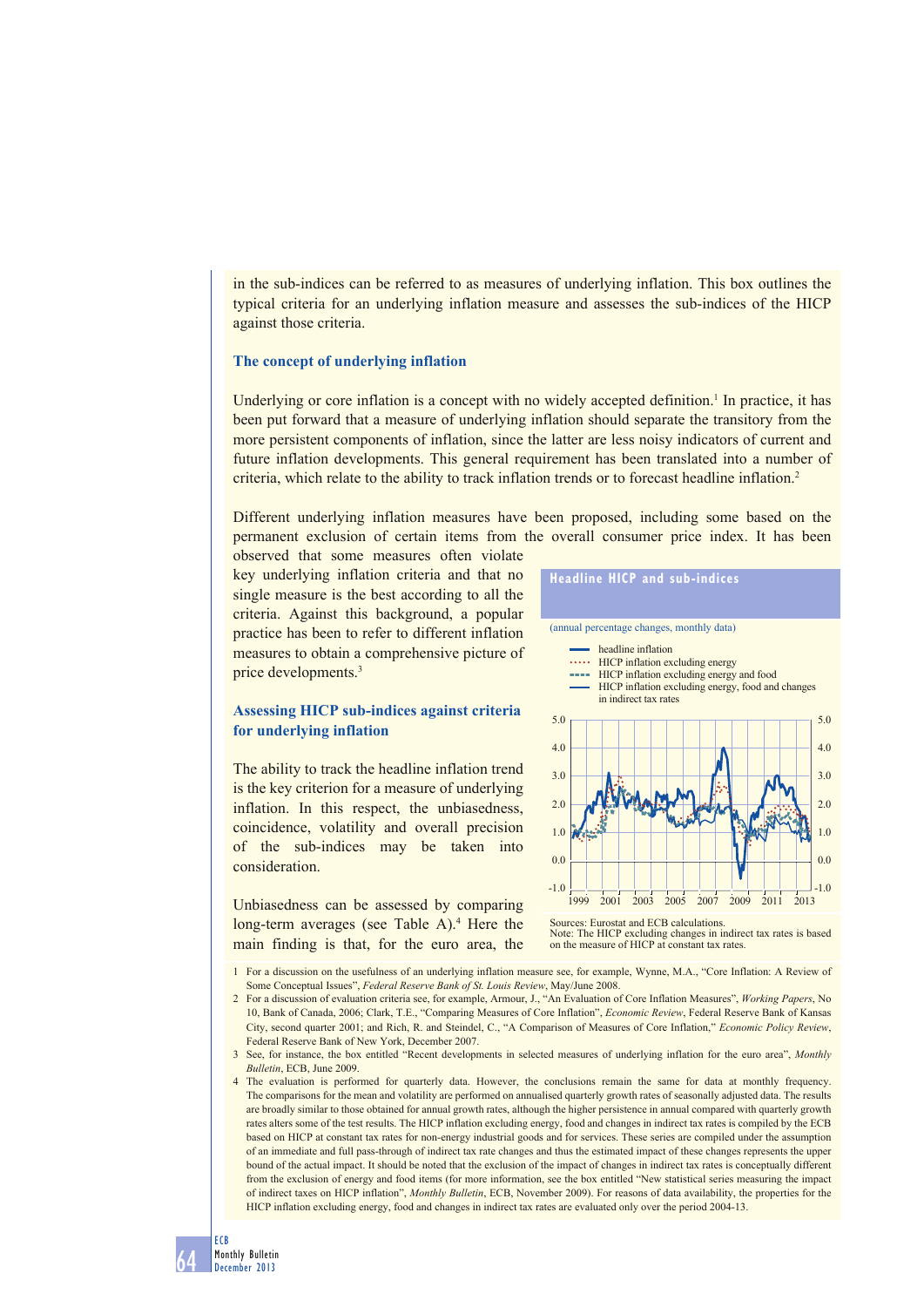Prices and Costs

### **Table A Volatility of HICP sub-index inflation rates and their ability to track the headline inflation trend**

|                                                        |                                  | <b>Trend tracking</b>                                    | <b>Volatility</b>            |                                    |                                   |                                          |  |  |  |  |  |  |
|--------------------------------------------------------|----------------------------------|----------------------------------------------------------|------------------------------|------------------------------------|-----------------------------------|------------------------------------------|--|--|--|--|--|--|
|                                                        | <b>Average</b><br>inflation rate | <b>RMSE</b> for trend<br>in headline<br><b>inflation</b> | <b>Standard</b><br>deviation | <b>Coefficient</b><br>of variation | <b>Mean</b><br>absolute<br>change | <b>Volatility</b><br>around own<br>trend |  |  |  |  |  |  |
| 1999 to O3 2013                                        |                                  |                                                          |                              |                                    |                                   |                                          |  |  |  |  |  |  |
| Headline HICP<br>HICP excluding energy                 | 2.1<br>$1.7*$                    | 1.2<br>0.7                                               | 1.2<br>$0.7***$              | 0.6<br>0.4                         | 1.1<br>0.4                        | 1.2<br>0.5                               |  |  |  |  |  |  |
| HICP excluding energy<br>and food                      | $1.5***$                         | 0.7                                                      | $0.5***$                     | 0.3                                | 0.4                               | 0.4                                      |  |  |  |  |  |  |
| 2004 to O3 2013                                        |                                  |                                                          |                              |                                    |                                   |                                          |  |  |  |  |  |  |
| Headline HICP                                          | 2.1                              | 1.3                                                      | 1.3                          | 0.6                                | 1.1                               | 1.4                                      |  |  |  |  |  |  |
| HICP excluding energy<br>HICP excluding energy         | 1.7                              | 0.7                                                      | $0.6***$                     | 0.3                                | 0.4                               | 0.5                                      |  |  |  |  |  |  |
| and food<br>HICP excluding energy,<br>food and changes | $1.5**$                          | 0.7                                                      | $0.4***$                     | 0.3                                | 0.4                               | 0.3                                      |  |  |  |  |  |  |
| in indirect tax rates                                  | $1.3***$                         | 0.8                                                      | $0.5***$                     | 0.4                                | 0.5                               | 0.4                                      |  |  |  |  |  |  |

Sources: Eurostat and ECB calculations.

Notes: All statistics are computed for annualised quarterly growth rates of consumer prices (seasonally adjusted). Stars denote a significant<br>difference in the average and the variance compared with the corresponding figur Baxter and King filter is used). The root mean square error (RMSE) is the square root of the average squared difference between the trend in<br>the headline rate and either the headline rate itself or a sub-index measure. The mean. "Volatility around own trend" refers to the standard deviation of the difference between the annualised quarterly growth rate and the centred moving average. The mean absolute change is the average of the absolute va

average headline inflation rate is significantly higher than the average inflation rates from the sub-indices (i.e. the latter have a downward bias). The primary reason for this is that the period from 1999 to the third quarter of 2013 has featured a number of large commodity price shocks that had a greater impact on developments in headline inflation than on the rates of change in the sub-indices (see the chart). For example, the average oil price in 2012 was more than 500% higher than the average oil price in 1999, which led to a disproportionally large contribution of the energy component to overall inflation. The bias is further increased when other components such as food and the impact of changes in indirect tax rates are excluded.

Coincidence is analysed by means of correlations at various leads and lags. The highest correlation for the rates of change in sub-indices (shown in bold in Table B) is found to occur with lagged headline inflation. This implies that headline inflation tends to lead inflation as measured by the sub-indices, rather than vice versa, which is likely to be related to differences in the speed of transmission of commodity price shocks to various components of the HICP. For

| Table B Correlation between the headline inflation rate at leads and lags and sub-index<br>inflation from 1999 to the third quarter of 2013 |        |        |        |                |     |     |     |     |                |  |  |  |  |
|---------------------------------------------------------------------------------------------------------------------------------------------|--------|--------|--------|----------------|-----|-----|-----|-----|----------------|--|--|--|--|
|                                                                                                                                             | $-40$  | $-30$  | $-2Q$  | $-1O$          |     | 10  | 20  | 30  | 4Q             |  |  |  |  |
| Headline HICP                                                                                                                               | $-0.1$ | 0.2    | 0.5    | 0.8            | 1.0 | 0.8 | 0.5 | 0.1 | $-0.3$         |  |  |  |  |
| HICP excluding energy                                                                                                                       | $-0.2$ | $-0.1$ | 0.2    | 0.4            | 0.6 | 0.7 | 0.7 | 0.5 | 0.3            |  |  |  |  |
| HICP excluding energy and food                                                                                                              | $-0.1$ | 0.0    | 0.1    | 0.2            | 0.4 | 0.5 | 0.5 | 0.5 | 0.4            |  |  |  |  |
| HICP excluding energy, food<br>and changes in indirect tax rates                                                                            | $-0.5$ | $-0.4$ | $-0.2$ | 0 <sub>0</sub> | 0.3 | 0.4 | 0.4 | 0.4 | 0 <sub>3</sub> |  |  |  |  |

Sources: Eurostat and ECB calculations.

Notes: Correlations are computed for annual growth rates of consumer prices. Q stands for quarter, with -1Q (1Q) meaning that the correlation is calculated under the assumption that headline inflation is lagging (leading) the sub-index measures by one quarter. The<br>highest values in each row are shown in bold. For the HICP excluding energy, food and c computed over the period from 2004 to the third quarter of 2013. The last row is therefore not comparable with the first three.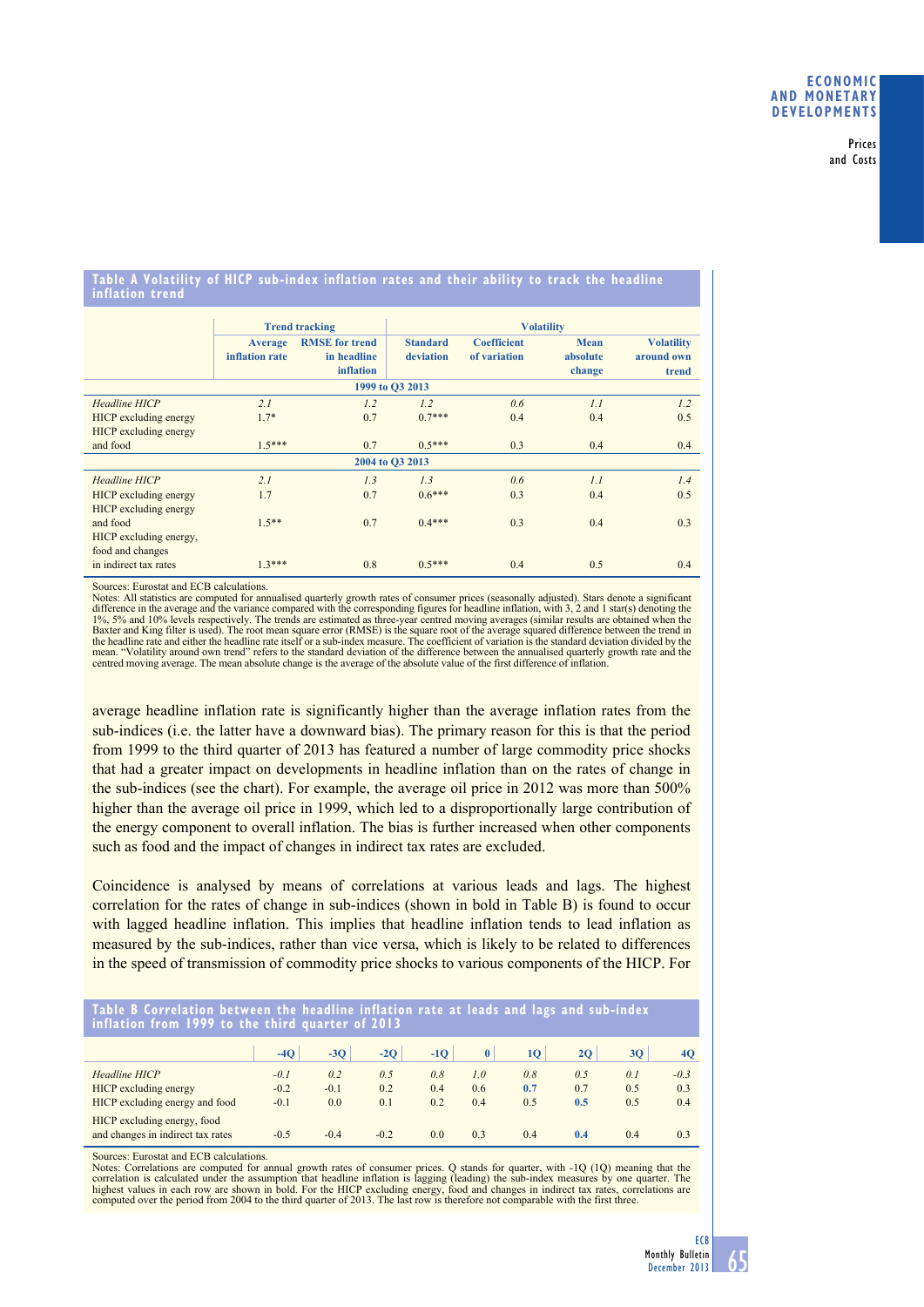example, oil price shocks first hit energy prices, but over time they also affect input prices for industrial goods or wages and thereby also services prices. The measure of inflation excluding the food component and that also excluding the impact of changes in indirect tax rates tend to lag the headline rate more than the measure excluding only the energy component.

Looking at volatility, Table A shows that standard deviations are significantly lower for the rates of change in the sub-indices than for the headline HICP inflation. A similar picture is given by the coefficient of variation that scales the standard deviation by the mean of the series. Two further metrics, the mean absolute change and the volatility around trend, indicate even larger differences in terms of lower volatility for the rates of change in the sub-indices. HICP inflation excluding energy and food has the lowest volatility. Excluding in addition the impact of changes in indirect tax rates tends to increase the volatility of the series, which is most likely an artefact of the assumption made in the HICP compilations that such changes see an immediate and full pass-through.

Overall precision can be assessed by means of the root mean squared error (RMSE) for the trend in headline inflation (see Table A). The RMSE is lower for the rates of change in the sub-indices than for the headline rate, suggesting that the inflation rates given by the sub-indices are more precise real-time indicators of the trend in headline inflation than the headline rate itself. The fact that the rates of change in the sub-indices "miss" the average of the headline inflation rate and lag somewhat is more than offset by their lower volatility around the inflation trend. By contrast, despite obviously having the same long-term average, the headline inflation rate is a poor indicator of its trend because it is so volatile. Consequently, the sub-indices seem to contain some real-time information on the current trend in headline inflation.

Finally, the criterion of good forecasting performance can be assessed on the basis of what deviations between headline and sub-index measures of inflation imply for future inflation developments, in particular, whether sub-index inflation rates are likely to "converge" towards the headline rate (no predictive power) or vice versa (predictive power). The results in Table C suggest that the rates of change in the sub-indices have predictive power for developments in headline inflation, especially for longer horizons. They are based on the following regressions:

$$
\pi_{t+h} - \pi_t = \alpha + \beta(\pi_{t}^s - \pi_t) + \varepsilon_{t+h}
$$
\n<sup>(1)</sup>

# **third quarter of 2013 Deviation predicts headline inflation Deviation predicts sub-index inflation** 1 year 2 years 1 year 2 years 2 years 2 years 2 years 2 years 2 years 2 years 2 years 2 years 2 years 2 years

**Table C Predictive regressions for headline and sub-index inflation, between 1999 and the** 

 $R^2$  Intercept Slope R<sup>^2</sup> Intercept Slope R<sup>^2</sup> Intercept Slope R<sup>^2</sup> Intercept Slope HICP excluding energy 0.2 0.3 0.8\*\* 0.2 0.3 0.9\*\* 0.1 -0.1 0.4\* 0.1 0.0 0.4 HICP excluding energy and food  $0.4$   $0.5***$   $1.0***$   $0.4$   $0.5**$   $1.0***$   $0.2$   $-0.1*$   $0.3**$   $0.0$   $-0.1$   $0.2$ HICP excluding energy, food and changes in indirect tax rates 0.4 0.7\*\* 1.1\*\*\* 0.6 0.8\*\*\* 1.3\*\*\* 0.1 -0.2\*\* 0.1\*\* 0.0 -0.1 0.0

Sources: Eurostat and ECB calculations.

Notes: "Intercept" and "slope" refer to, respectively,  $\alpha$  and  $\beta$  from regressions (1) and (2) above. Stars denote significant difference from 0, with 3, 2 and 1 star(s) denoting the 1%, 5% and 10% levels respectively. "1 year" and "2 years" refer to the forecast horizons denoted by "h" in regressions (1) and (2). The left-hand panel shows the results for regression (1) and the right-hand panel the results for regression (2). "Deviation" refers to the difference between headline inflation and the sub-index inflation. For the HICP excluding energy, food and changes in indirect tax rates, the statistics are computed over the period from 2004 to the third quarter of 2013. The last row is therefore not comparable with the first two.